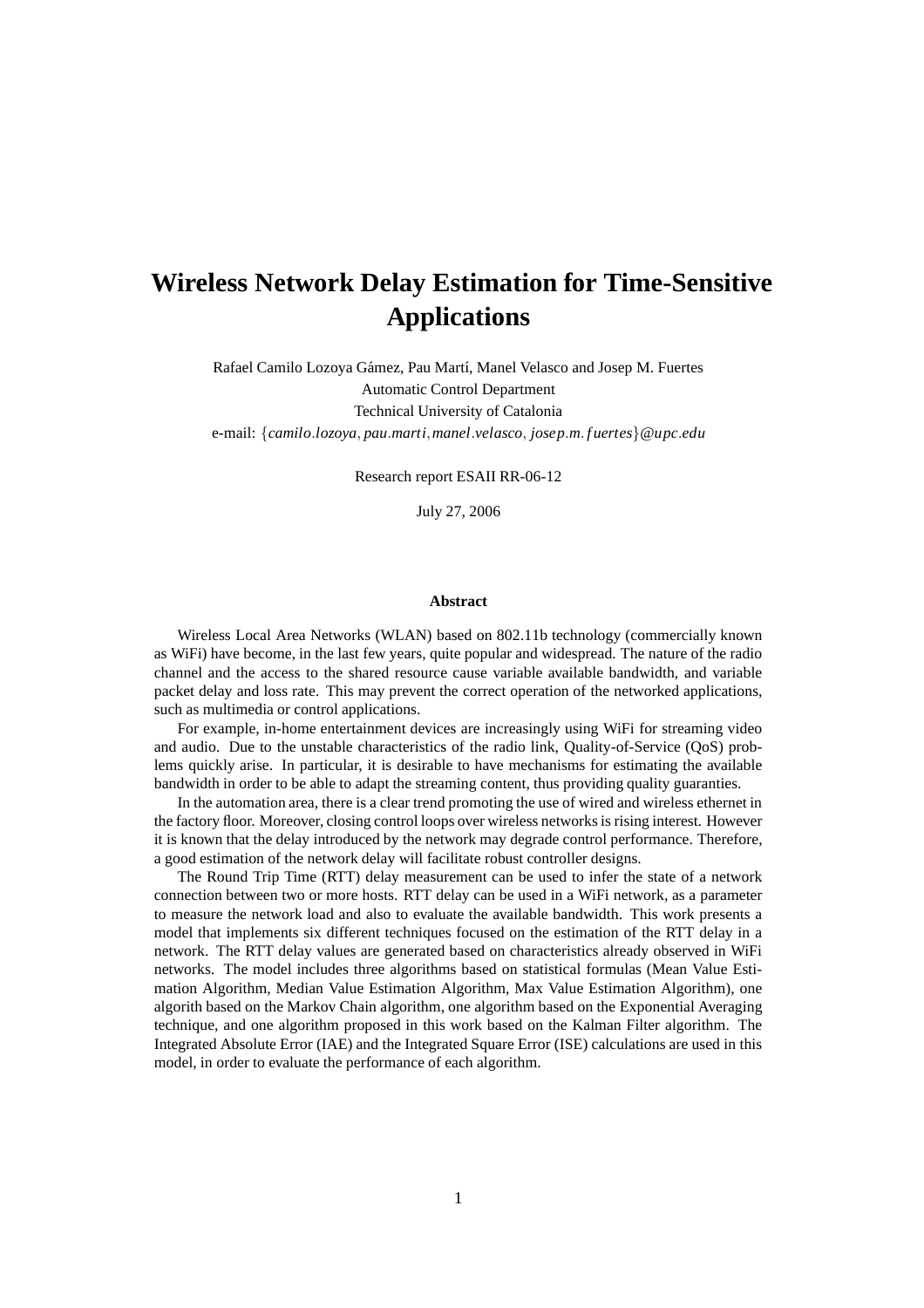

Figure 1: The Round Trip Time (RTT) represents a way to measure the network load.

# **1 Introduction**

Wireless Local Area Networks (WLAN) based on 802.11b technology (commercially known as WiFi) have become, in the last few years, quite popular and widespread [2]. From a QoS and traffic management point of view, the main problem with WiFi networks is the relative low capacity of the shared radio channel. The nature of the radio channel and the access to the shared resource cause variable packet delay and loss rate.

In WiFi networks, Round Trip Time (RTT) delay measurements constitute the basic feedback information that the end hosts can use to infer the state of the network connection between them [3]. RTT is defined as the time in between, when the data packet is sent and when the acknowledgment is received. The RTT delay measurement is used to infer the rate at which a real time connection between two hosts can be initiated, so that it does not disrupt existing connections.

This work presents an analysis of different techniques focused on the estimation of RTT delay for data transmission. The estimation techniques presented in this work, includes four algorithms proposed by Chow [6] (Mean Value Estimation Algorithm, Median Value Estimation Algorithm, Max Value Estimation Algorithm and Markov Chain Estimation Algorithm) one algorithm proposed by Lennvall [5] (Exponential Averaging Algorithm), and one model proposed in this work based on the Kalman Filter algorithm. Kalman Filter algorithm has already been used in the prediction of a 3-D motion of a moving object in order to forecast its video traffic in a videoconference system [4]. The six algorithms are implemented in a Matlab model [7], so the analysis of the algorithms is based on the discussion of the simulation results provided by the Matlab model.

The six algorithms that conforms the model, are simulated in an environment which presents random variations in the available bandwidth. The traffic load is defined by the network delay. Network delay is measured by the Round Trip Time (RTT), recorded from the time when the server (controller) sends a packet out to the time the controller receives the acknowledgement. RTT depends on network equipment, throughput and the congestion condition on the network during packet transmission (see Figure 1).

The RTT delay distribution, in a Wireless Local Area Network (WLAN), is usually unimodal and asymmetric and has a long tail on the right hand side [3]. In Gunawardena *et al* [1], the behavior of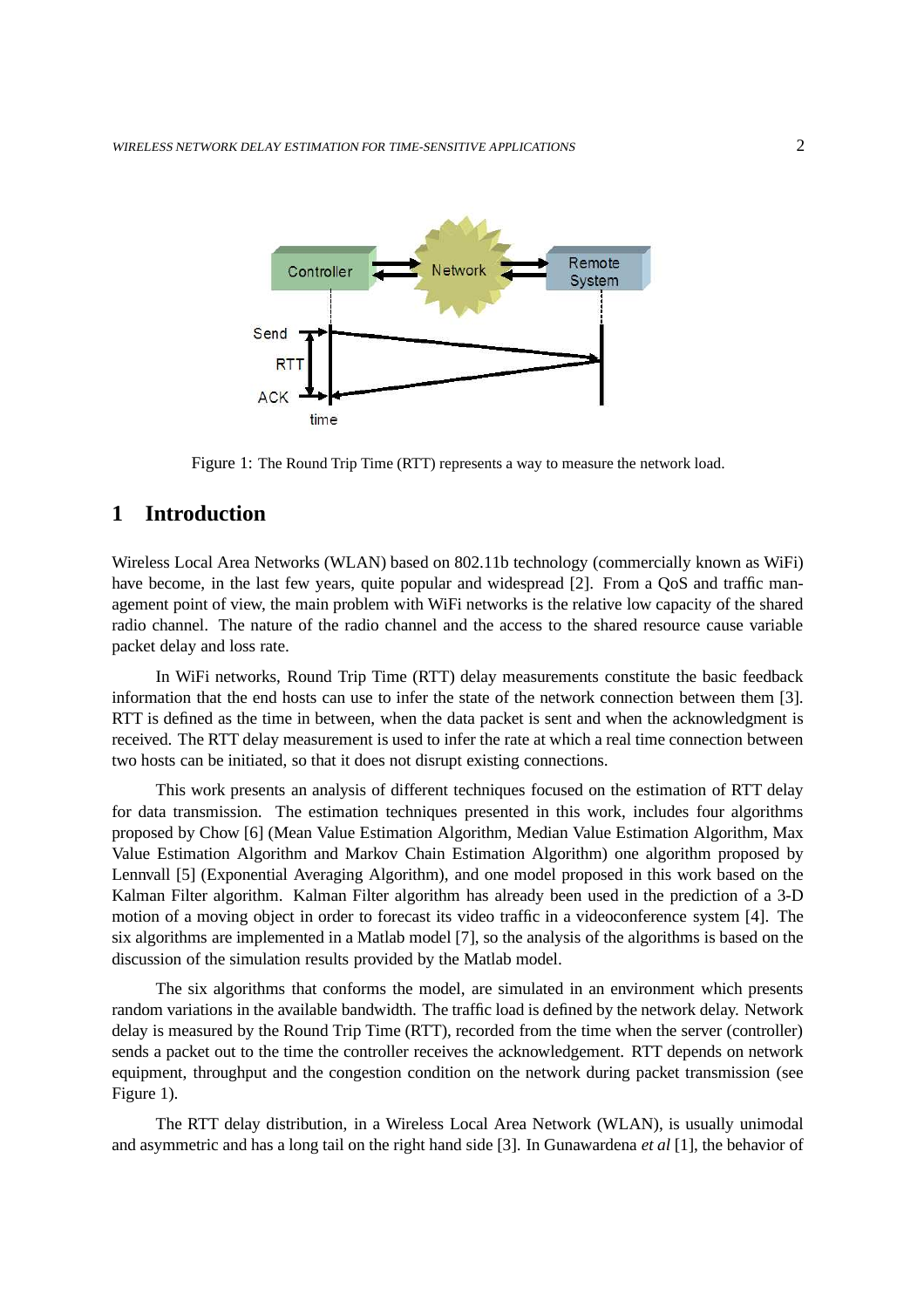the RTT delay, during measurements obtained in a Voice over IP (VoIP) connection, presents a density distribution with an unimodal trend. In order to model these characteristics we have chosen a Gamma Distribution to generate the random RTT delay values to evaluate the proposed models.

## **2 Algorithms Description**

This section describes the characteristics of the algorithms to be evaluated. This information serves as a reference for the implementation of the five different algorithms that comprise the RTT delay model.

The first three algorithms (Mean Value Estimation, Median Value Estimation and Max Value Estimation) are based on simple statistical formulas, and require to store historical data for the calculations. Meanwhile the Markov Chain, the Exponential Averaging and the Kalman Filter algorithms, do not require to store historical data, since the calculations are based only on the system current state. The main difference between this last three algorithms is that, the Kalman Filter implements a dynamic closed loop control system, meanwhile the Markov Chain takes previously defined static information as the basis of the algorithm, finally the Exponential Averaging algorithm generates the estimated value based on a combination of the previous estimation plus the last bandwidth measurement.

#### **2.1 Mean Value Estimation Algorithm**

This algorithm predicts the current RTT delay by the mean value of last *w* measured RTT delays. Where *w* is known as the window size, and its value defines the amount of previous data that needs to be kept. If *w* is high, more resources are required to keep the data, and as a result more resources are needed to implement the algorithm.

$$
\hat{\tau}_{k+1|w} = mean\{\tau_k, \tau_{k-1}, ..., \tau_{k-w+1}\}
$$
\n(1)

## **2.2 Median Value Estimation Algorithm**

This model predicts the current RTT delay by the median value of last *w* measured RTT delays.

$$
\hat{\tau}_{k+1|w} = \text{median}\{\tau_k, \tau_{k-1}, ..., \tau_{k-w+1}\}\tag{2}
$$

## **2.3 Max Value Estimation Algorithm**

This algorithm chooses the larger value between the mean and median of last *w* measured RTT delays, and uses it as the next estimated network delay value.

$$
\hat{\tau}_{k+1|w} = max\{mean(\tau_k, \tau_{k-1}, ..., \tau_{k-w+1}), median(\tau_k, \tau_{k-1}, ..., \tau_{k-w+1})\}
$$
(3)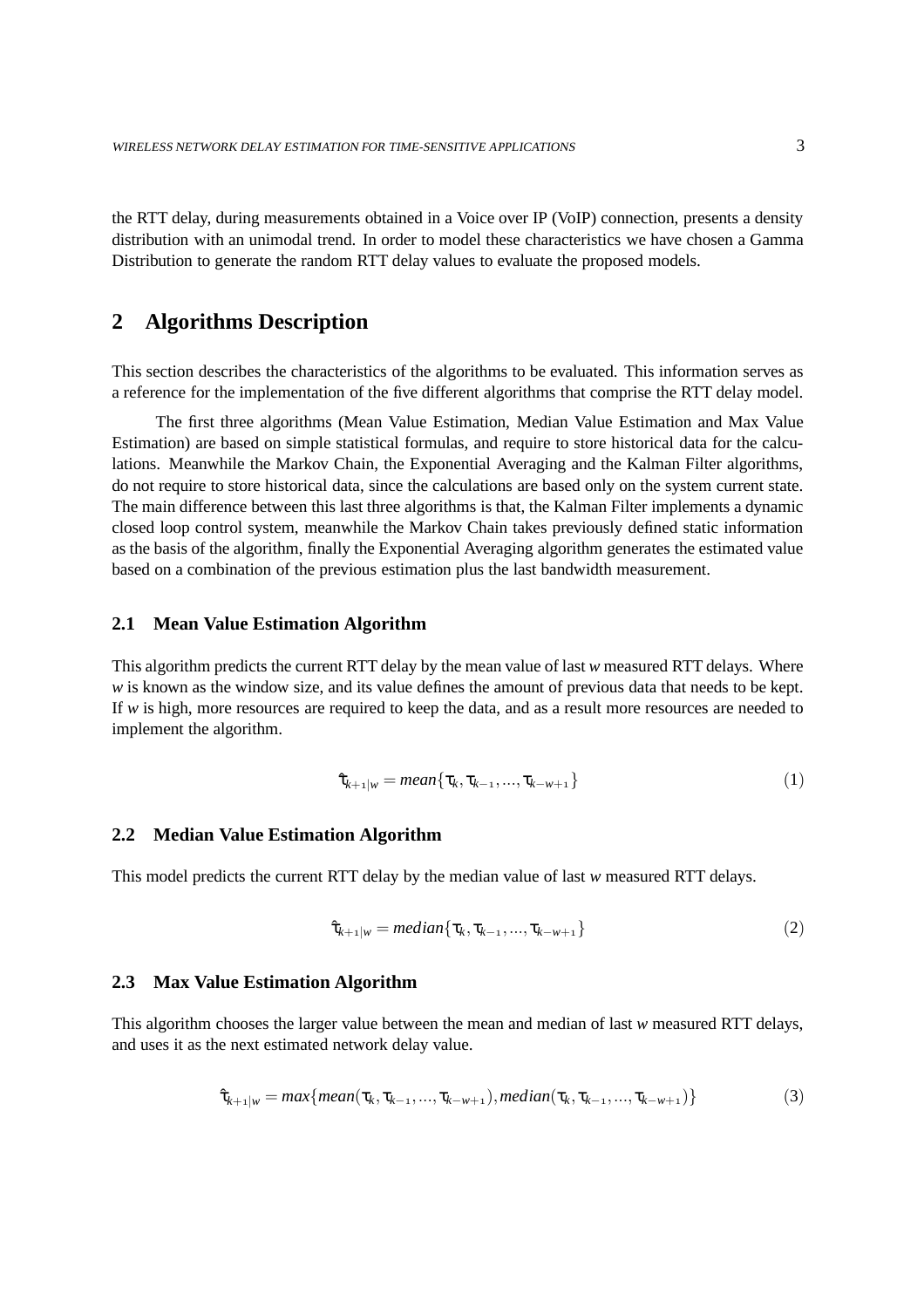## **2.4 Markov Chain Estimation Algorithm**

Markov Chain algorithm predicts the delay range by classifying the Markov states and its state-transmission matrix. The Markov states at time *k* are denoted as {1,...*S*}, where *S* is the total number of states. The state-transmission matrix, denoted as  $R_{SxS}$ , captures the dynamic changes from state to state, where its values are calculated from the *a priori* probability distribution of previous dynamic state changes. For more information regarding this algorithm see paper [8].

## **2.5 Exponential Averaging Estimation Algorithm**

The Exponential Averaging algorithm is a technique used to examine and averages a sequence of values along a time series which enable to make a prediction based on previous prediction as well as the current network load. The bandwidth prediction is defined by the following formula.

$$
P_k = \alpha B W T_k + (1 - \alpha) P_{k-1} \tag{4}
$$

Where  $P_k$  is the future,  $P_{k-1}$  is the previous prediction,  $BWT_k$  is the current bandwidth measurement, and  $\alpha$  is a constant used to determine how important the history versus the current measurement is in the prediction. See paper [5] for more information about this algorithm.

## **2.6 Kalman Filter Estimation Algorithm**

The Kalman Filter is essentially a set of mathematical equations that implement a predictor-corrector type estimator that is optimal in the sense that it minimizes the estimated error covariance. For more details about the algorithm and the mathematical fundaments of the Kalman Filter refers to [9].

The Kalman Filter is used to estimate the state *x*, of a discrete process governed by the linear stochastic difference equation.

$$
x_k = Ax_{k-1} + Bu_k + w_k \tag{5}
$$

Where the *x* value is measured through the *z* value defined by the following equation.

$$
z_k = Hx_k + v_k \tag{6}
$$

The process and measurement noise are defined by the  $w_k$  and  $v_k$  values respectively. It is assumed that they are independent, with a zero mean and with a covariance value of *Q* and *R* respectively.

$$
p(w)^{\sim} M(\mathbf{0}, \mathcal{Q}) \tag{7}
$$

$$
p(v)^{\sim} N(\mathbf{0}, R) \tag{8}
$$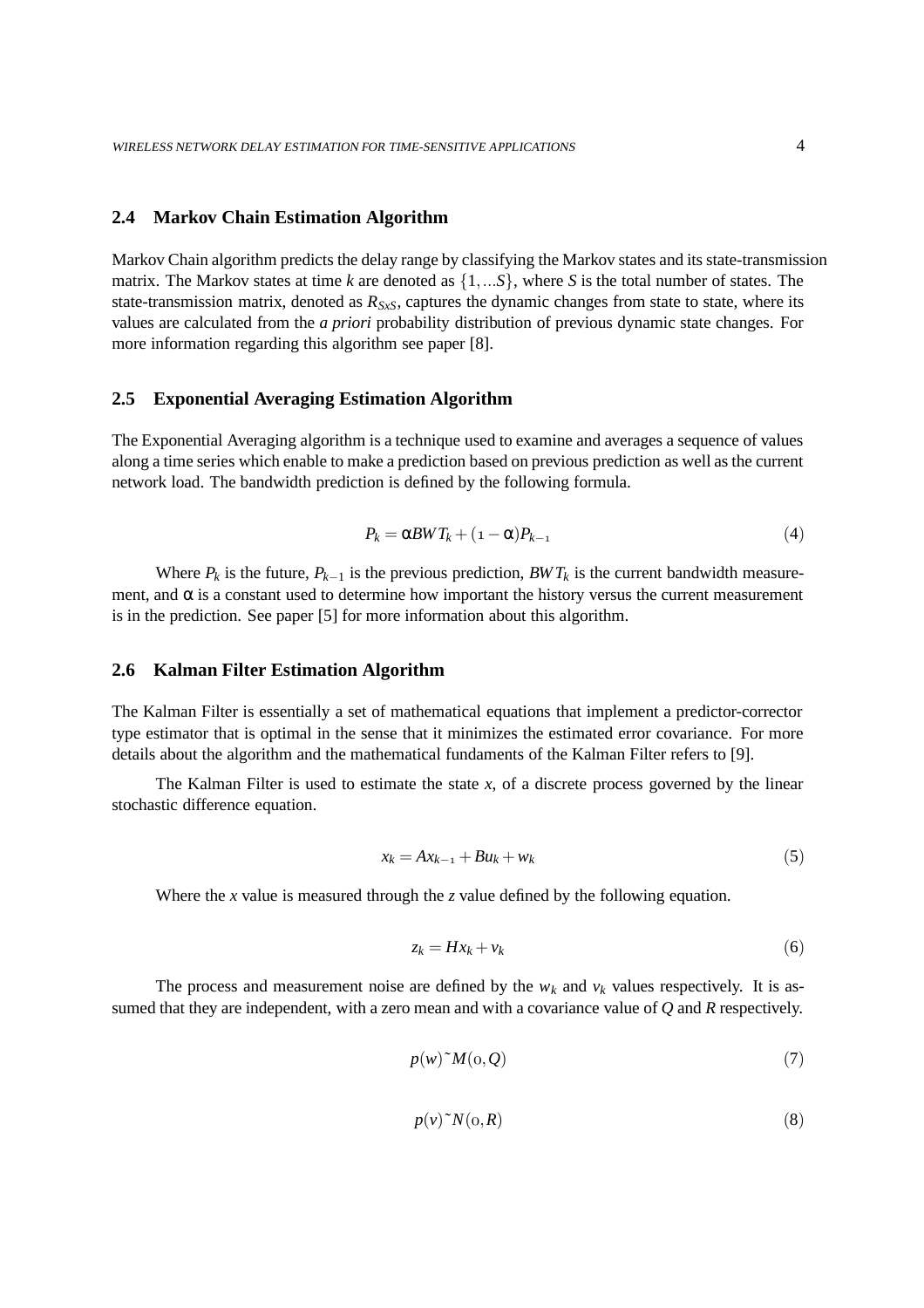The Kalman Filter estimates a process by using a form of feedback control. The filter estimates the process state at some time and then obtains feedback in the form of noisy measurements. The equations for the Kalman Filter are divided in two groups: time update equations (predictor) and measurement update equations (corrector).

The time update equations are responsible of the prediction of the current state and error covariance, in order to obtain the *a priori* estimates. These equations conform the predictor stage of the filter.

$$
\hat{x}_k^- = A\hat{x}_{k-1} + Bu_k \tag{9}
$$

$$
P_k^- = A^2 P_{k-1} + Q \tag{10}
$$

Where  $\hat{x}_k^-$  represents the *a priori* estimate of the process current state, and  $P_k^-$  is the *a priori* estimate of the covariance error.

The measurement update equations are responsible for the feedback information and for the incorporation of the new measurement into the *a priori* estimate to obtain an improved *a posteriori* estimate. These equations conform the corrector stage of the filter.

$$
K_k = \frac{HP_k^-}{H^2P_k^- + R}
$$
\n<sup>(11)</sup>

$$
P_k = P_k^-(1 - HK_k) \tag{11}
$$

$$
\hat{x}_k = x_k^- + K_k (z_k + H\hat{x}_k^-) \tag{13}
$$

Where  $K_k$  is the Kalman constant,  $P_k$  is the *a posteriori* estimation of the covariance error, and  $\hat{x}_k$  represents the *a posteriori* estimate of the process current state.

# **3 Network Delay Model**

This section describes the characteristics of the Matlab model that was developed based on the six algorithms described in the previous section. The purpose of the model is to obtain performance information of the different algorithms, through the simulation process.

The overall model is divided in six different stages (see Figure 2). The sequence of tasks executed during each stage is described below.

## **3.1 Set Up Initial Parameters**

During the first stage the initial parameters of the model are defined. The main parameters are: the number of estimation events for each execution cycle, the number of cycles that comprise the simula-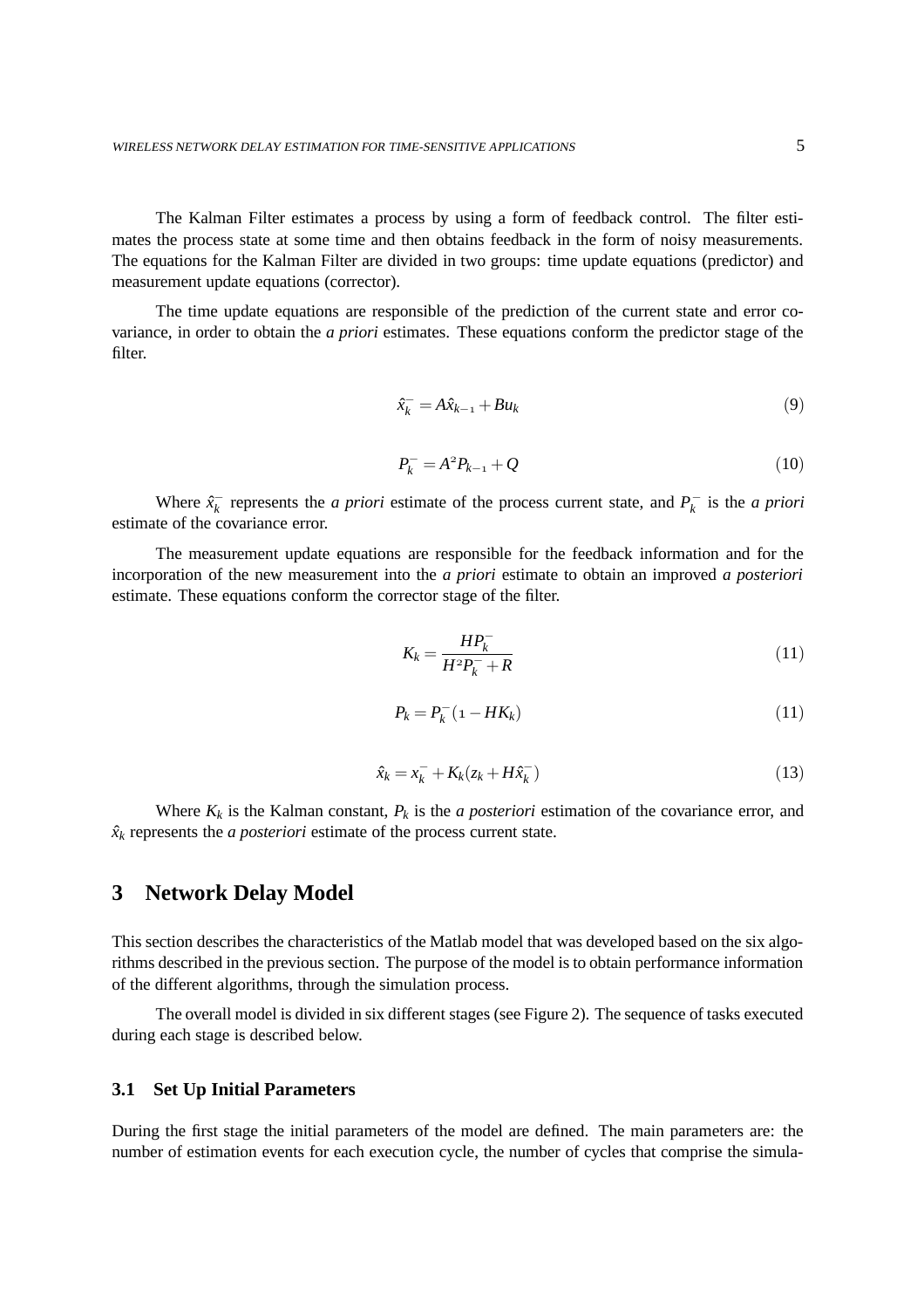

Figure 2: The complete Matlab model is composed by six stages.

tion. Also in this stage the window size, used for the statistical algorithms, is defined. It is important to highlight that this parameter defines the amount of memory resources required by the model. In the case of the Exponential Averaging algorithm the  $\alpha$  parameter is defined.

## **3.2 Generate RTT Delay Vector**

In the second stage, a vector, that contains the RTT delay values, is created. The size of the vector is equal to the number of estimation events. The RTT delay values are generated using a Gamma distribution based random number generator function (see Figure 3). Gamma distribution is used since the behavior of the WiFi network delays, has similar characteristics to this type of density distribution.

## **3.3 Algorithm Execution**

In third stage, the six algorithms are executed in order to estimate the RTT delay. Every algorithm uses the RTT delay vector created in the second stage as the current values of the model. In the Markov Chain estimation model, a 5x5 transition matrix is created, with values that correspond to a Gamma distribution model. In the Kalman Filter estimation model the peak value of the Gamma distribution is used as the initial guess for the model current state. In the Mean Value, Median Value, Max Value and Exponential Averaging algorithms also the peak value of the Gamma distribution is used as the initial parameter.

## **3.4 Performance Measurement**

During the fourth stage, the performance of each algorithm is measured. The integral absolute error (IAE) and the integral square error (ISE) are used in order to measure how close the estimated value is with respect the current value. Both IAE and the ISE are used as performance index in the proposed model.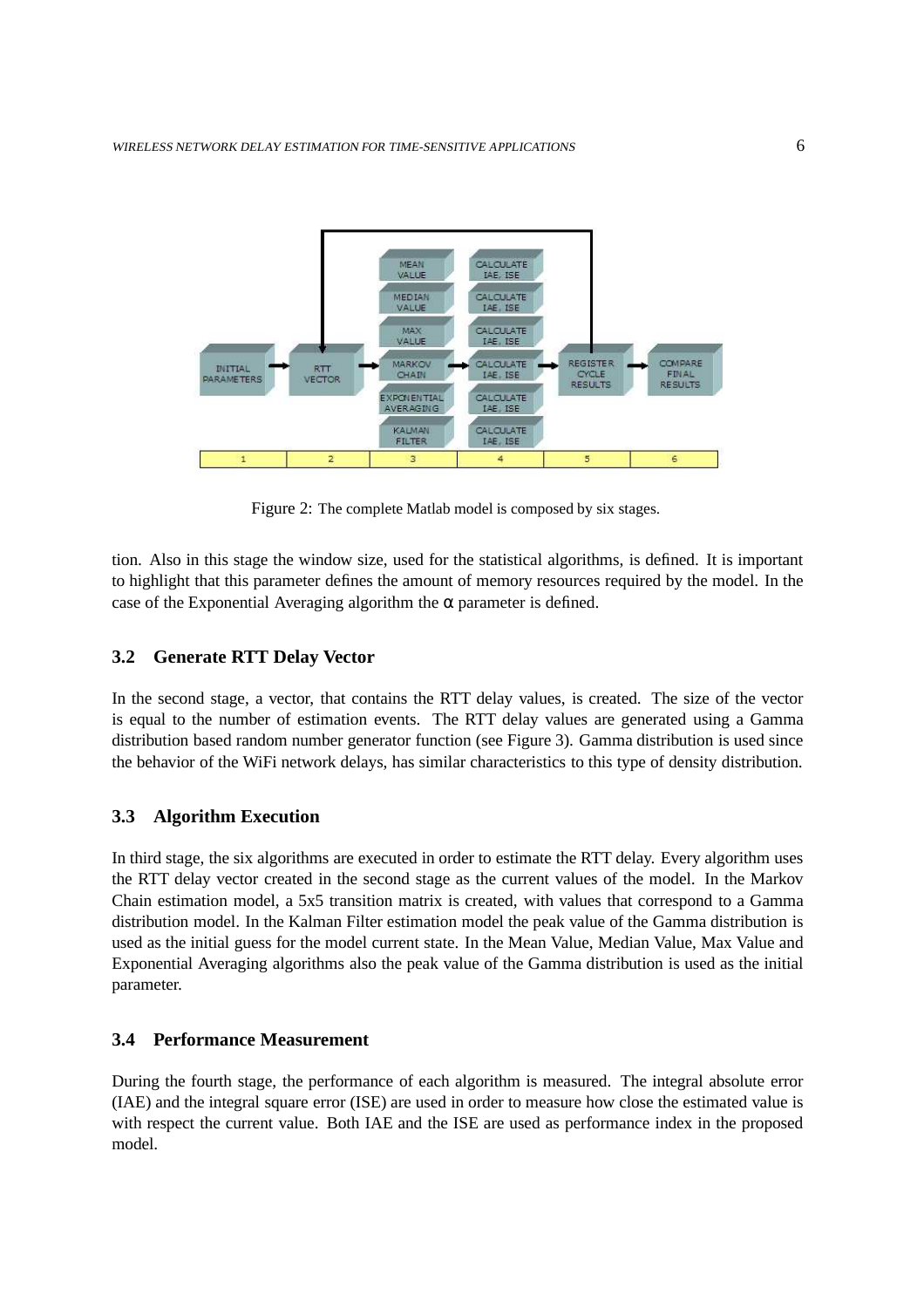

Figure 3: RTT delay random values are generated based on a Gamma distribution. The RTT range is from 0 to 30 *µ*s.

## **3.5 Register Cycle Results**

The IAE and the ISE values for each algorithm are stored during this stage. The reason is to execute this cycle several times in order to increment the amount of information during the simulation. The number of cycles to be executed during the simulation is defined in the stage 1.

## **3.6 Compare Final Results**

Finally the results of the simulation are compared, through a series of graphs, that help to understand the performance of each algorithm during different scenarios.

# **4 Simulation Results**

The discussion of the data obtained, as a result of the simulations conducted on the proposed model, is divided in three parts. In the first part we analyze how the key parameters of each algorithm impact on the performance of the model. In the second part we analyze how the different algorithms behaves during the estimation process. In the last part, we focused in the discussion of the performance of the six algorithms.

## **4.1 Parameters Tuning**

#### **4.1.1 Mean Value, Median Value and Max Value Algorithms**

In the statistical based algorithms, the window size parameter directly defines the performance of the algorithms. In order to improve the performance of the Mean, Median and Max Value algorithms, the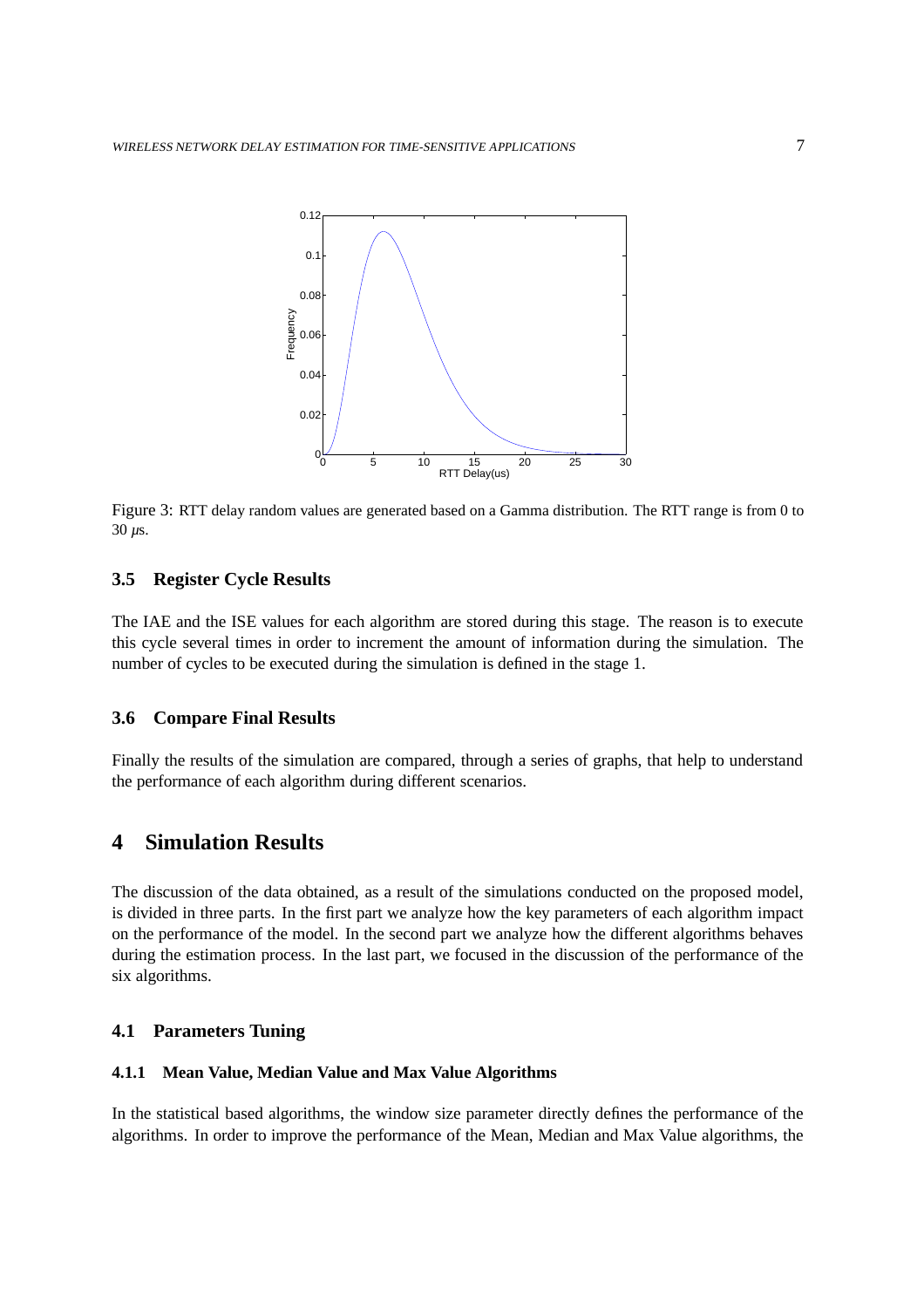window size needs to be increased. This situation, in practical terms, requires increment the amount of memory resources of the system. Figure 4, shows how the performance of the statistical algorithms (Mean, Median and Max Value) improves when the window size increases and the number of events per cycle remains fixed. The ISE performance index is used to measure the performance. So in order to obtain the best performance in these algorithms the window size must have the highest possible value.



Figure 4: Behavior of the statistical algorithms with different window size value.



Figure 5: Performance comparison of the Markov Chain algorithm when the transition matrix is based on Gamma distribution versus a transition matrix based on Uniform distribution.

#### **4.1.2 Markov Chain Algorithm**

In the Markov Chain algorithm, the key parameter is the transition matrix. This matrix establishes a static probability of the estimated next state, based on the current one. One approach, in order to tune this parameter is to obtain the probability values from the characteristics of the density distribution function, in this case we are using a Gamma distribution. Figure 5, presents the results of the simulation of the Markov Chain algorithm using two different transition matrix, one based on the Gamma distribution density function and the other based on a Uniform distribution. It can be seen that the performance of the transition matrix based on Gamma distribution superates the Uniform distribution. The ISE performance index is used to measure the performance.

#### **4.1.3 Exponential Averaging Algorithm**

The  $\alpha$  value in the Exponential Averaging algorithm defines which criteria has more influence in the estimation process: the last bandwidth measurement or the previous prediction value. A simulation process was conducted, for the Exponential Averaging algorithm in which different α values were used. As it can be seen in figure 5, the  $\alpha$  value of 0.1 provides the best performance on the algorithm using the ISE performance index. This means that the last bandwidth measurement value must have more weight in the formula, in order to improve the performance. But it is important to notice that the previous prediction value must have a minimal and non-zero influence in the formula.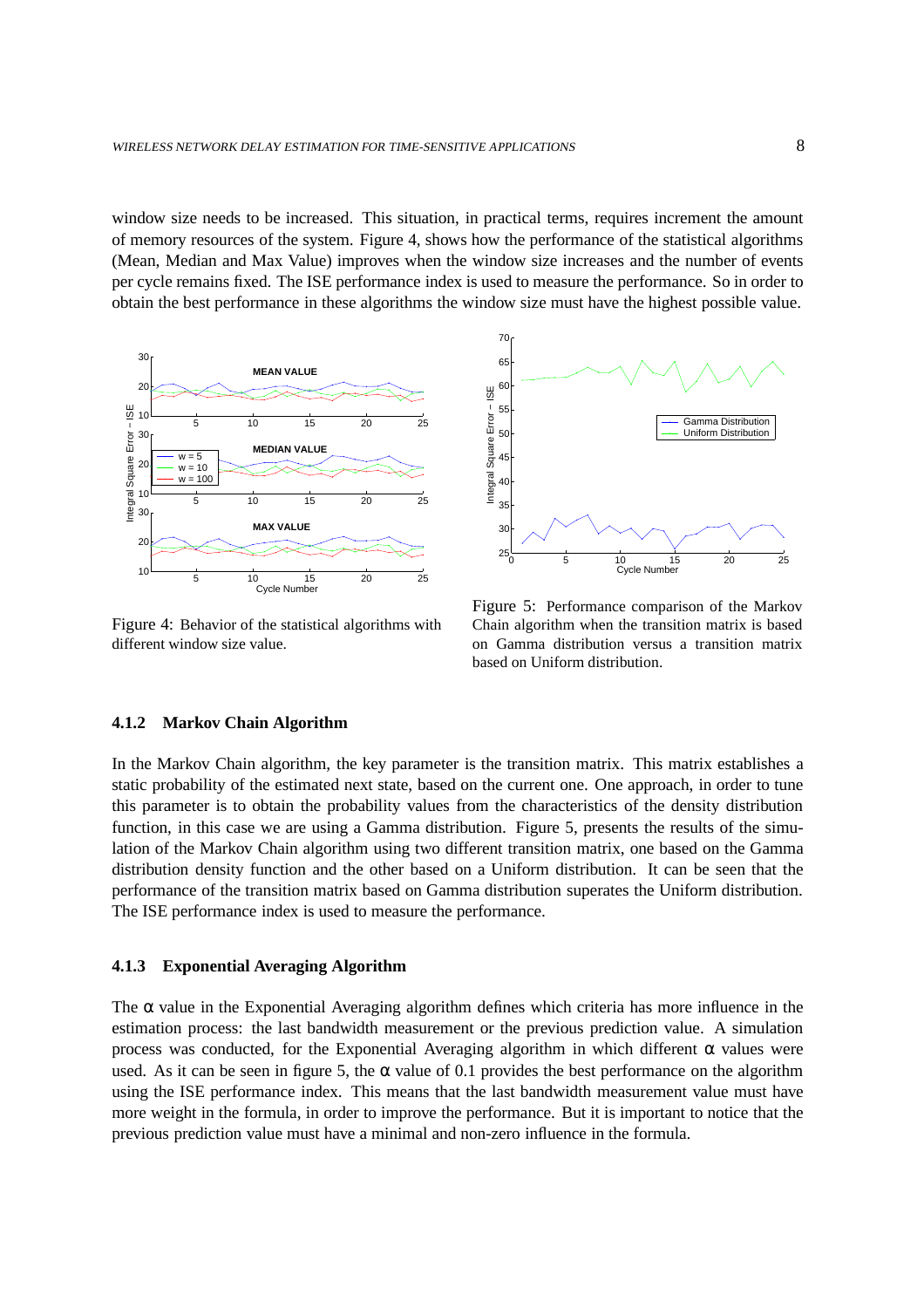

Figure 6: Simulation results for the Exponential Averaging algorithm with different  $\alpha$  values.



Figure 7: Simulation results for the Kalman Filter algorithm with different constant feedback *A* values.

#### **4.1.4 Kalman Filter Algorithm**

The Kalman Filter algorithm is composed by different parameters. But the key parameters in order to tune the algorithms are following. The constant feedback parameter *A* (from equation 5) must have a value of 1, if  $A \leq 1$ , the performance is very low (see figure 6). The initial value of  $P_{k-1}$  (from equation 10), also known as  $P_0$ , must have a value different from 0, If  $P_0 = 0$ , would cause the filter to initially and always believe  $\hat{x}_{k}^{-} = 0$ , and the filter would never converge. Finally, in order to minimize effect of the process variance noise the *Q* value from equation 7 is small but non-zero. It is important to mention that the Kalman Filter algorithm is the only one that takes in consideration the effect of the noise.

## **4.2 Estimation Process**

Figure 7 shows the estimated values provided by the different algorithms, in response to a random sequence of 30 events. The same random sequence that represents the current RTT delay is used in each one of the six algorithms.

It can be observed that the current RTT delay values are concentrated between 4 and  $10 \mu s^{-1}$ . This corresponds to the fact that we are using the Gamma distribution, for random number generator, presented in figure 3.

Mean, Median and Max Value algorithms practically produce the same estimated values, always between the range of 4 to 10 *µ*s. So we can assume that the statistically based algorithms have the same behavior in the estimation process, when a Gamma distribution is used for the random number generator, that represents the RTT delay of a WiFi network.

The Markov Chain algorithm produces some predicted values outside the range of 4 to 10 *µ*s. So this algorithm is the only one that takes in consideration the low density values in the prediction

<sup>&</sup>lt;sup>1</sup>This range was defined just for simulation purposes only, it does not correspond necessarily to specific values measured in a network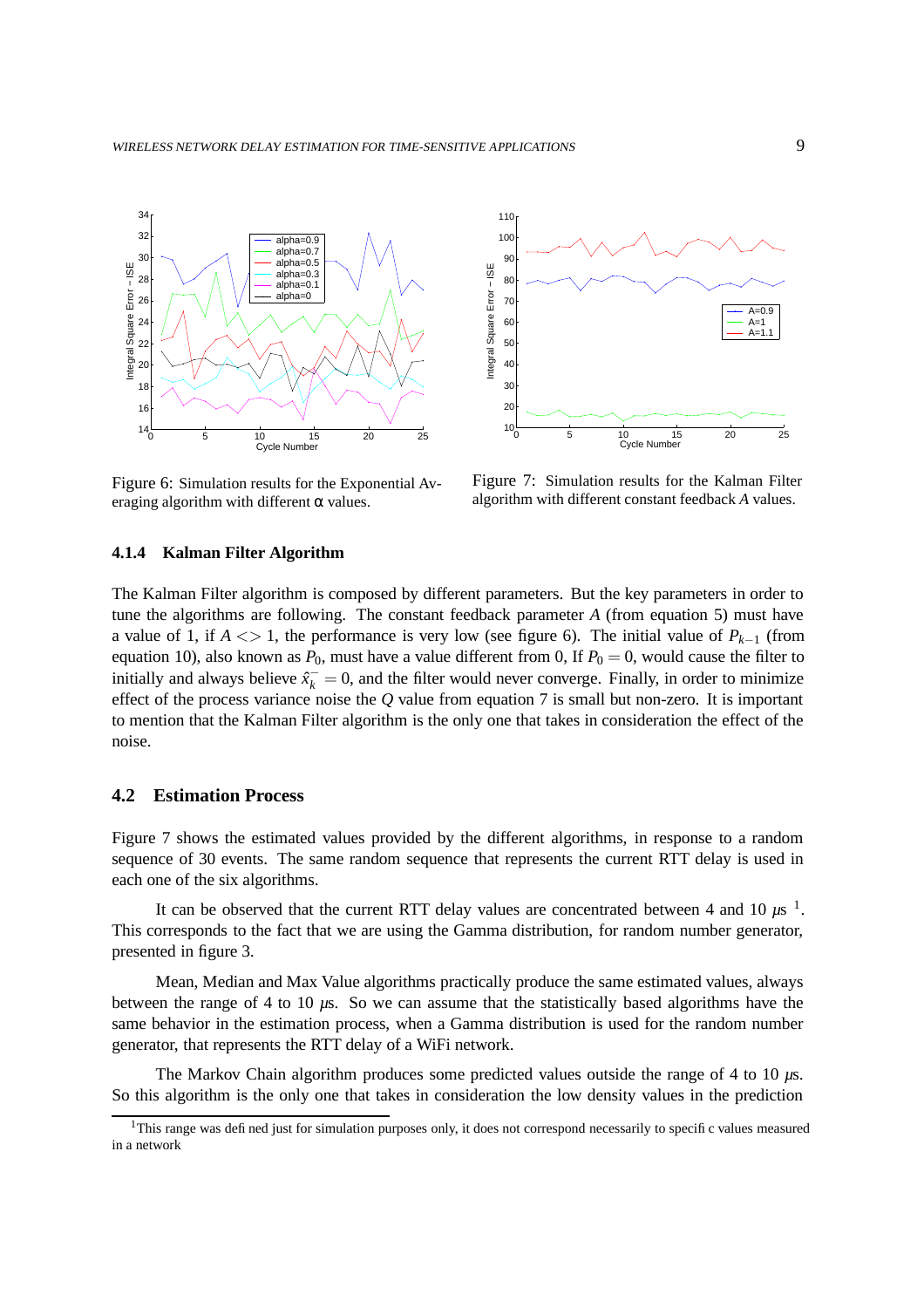

Figure 8: Simulation results to estimate the RTT delay using six different algorithms.

process.

The Kalman Filter algorithm presents estimated values also within the range of 4 to 10 *µ*s. The difference of this algorithm, in comparison with the statistical based algorithms, is the fact that variation between the current estimated value and the previous one is smaller. This situation, makes that this algorithm produces the smoothest response.

The Exponential Averaging algorithms also presents a response very similar to the Kalman Filter, even though its mathematical background in the algorithms is different.

## **4.3 Algorithms Performance**

The Integrated Absolute Error (IAE) and the Integrated Square Error (ISE) calculations are used in this model, in order to evaluate the performance of each algorithm. So the performance index of this model is integrated by the IAE and ISE.

During the execution of different simulation scenarios, it was identified that the duration of the cycle has an impact over the performance of the algorithms. So four simulation scenarios were evaluated for the proposed model. We consider four kind of simulation cycles: a short cycle, a medium cycle, a large cycle, and an extra-large cycle. The short cycle is conformed by the execution of 10 prediction events, the medium cycle equals 100 prediction events, the large one is equivalent to 1000 events, and the extra-large contains 10000 prediction events. In order to evaluate the results of the different scenarios, 25 cycles of each kind were conducted during the simulation process.

If the number of events per cycle is very low (equals to 10), the six algorithms have a very similar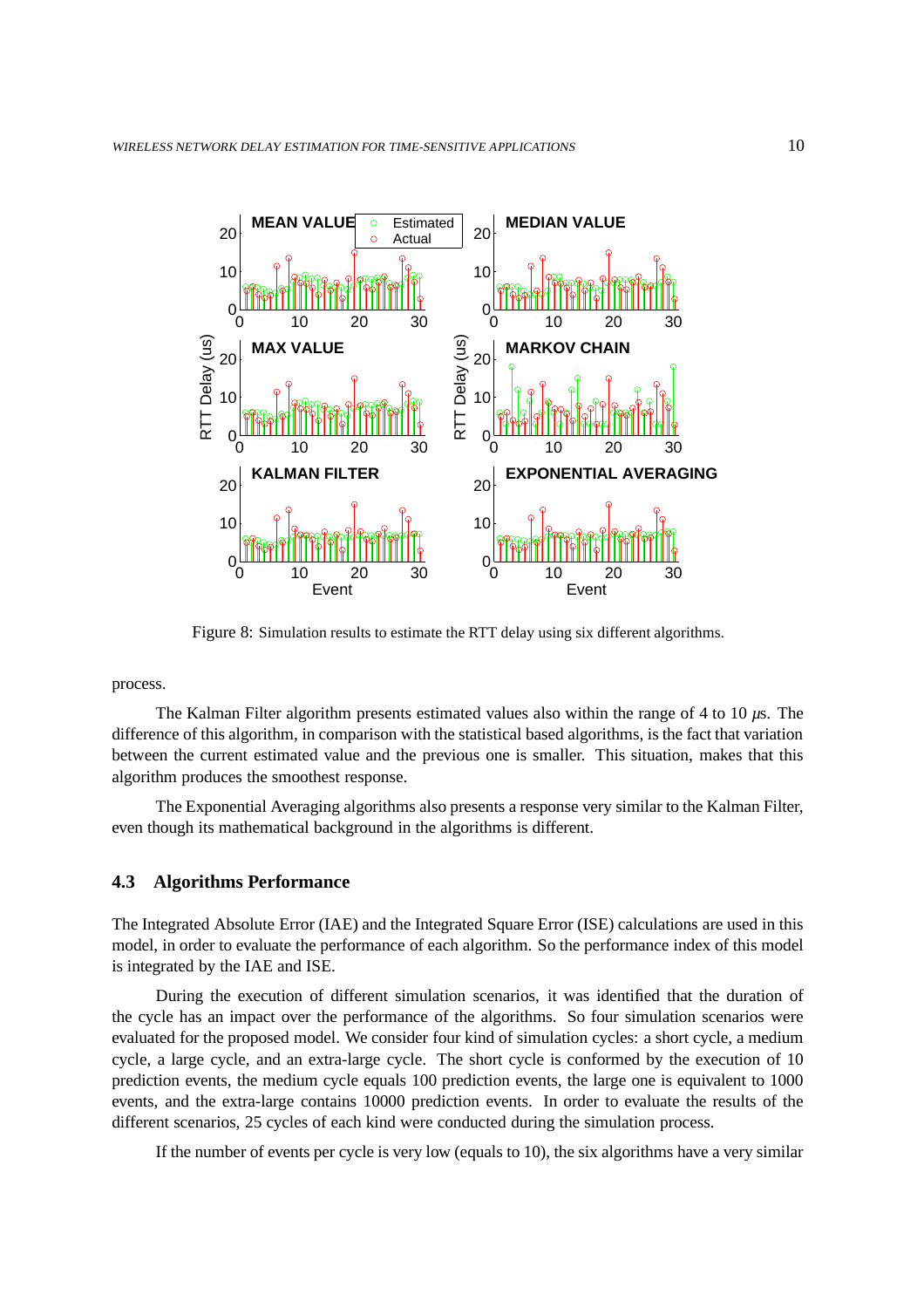

Figure 9: Algorithms performance in a simulation of 25 cycles with 10 events per cycle.



Figure 10: Algorithms performance in a simulation of 25 cycles with 100 events per cycle.



Figure 11: Algorithms performance in a simulation of 25 cycles with 1000 events per cycle.



Figure 12: Algorithms performance in a simulation of 25 cycles with 10000 events per cycle.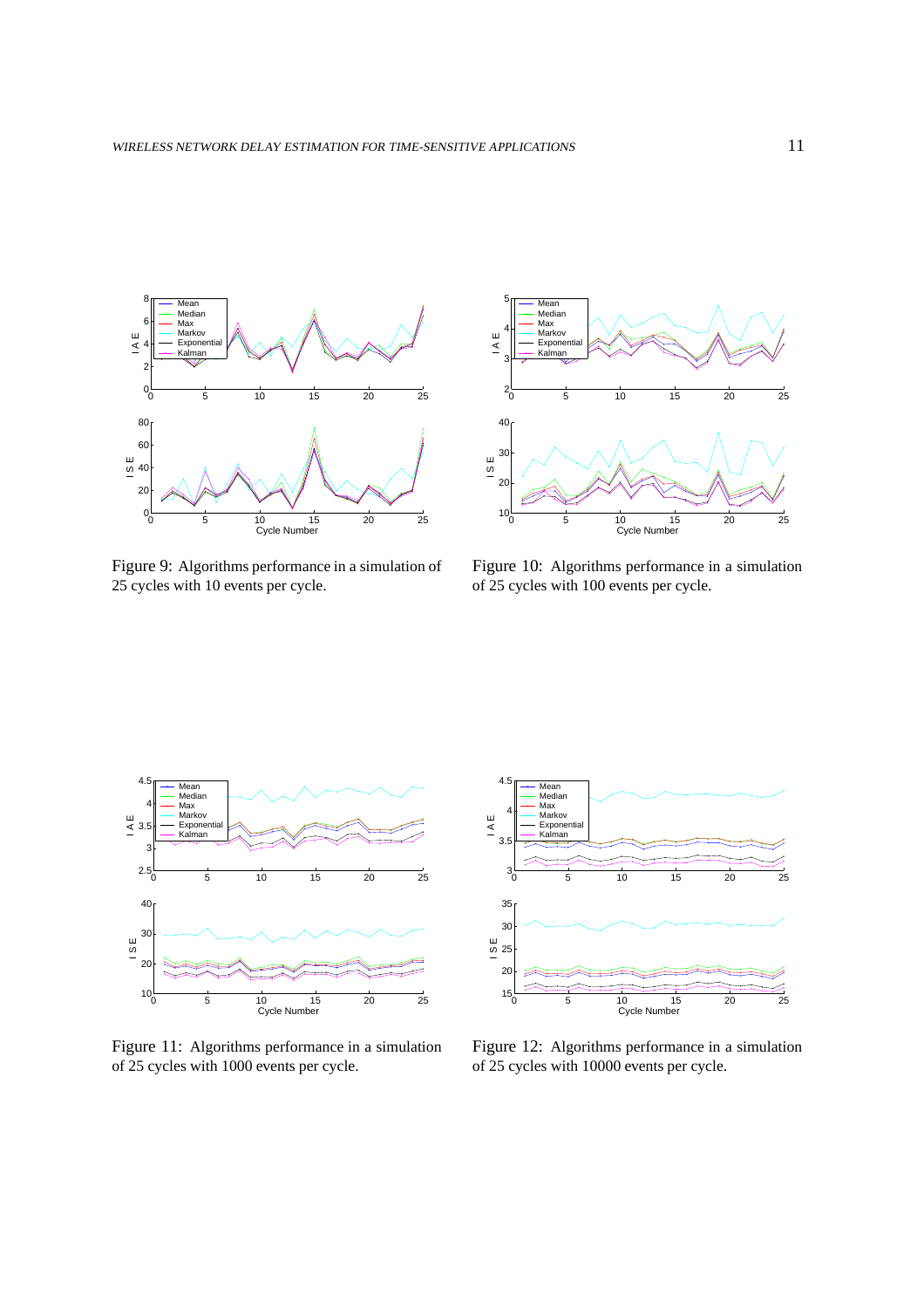performance, including the Markov Chain algorithm, see figure 8. Although it is desirable to manage more estimation events to evaluate the network transactions, it is interesting to observe the similarity in the performance of the algorithms, under this circumstances.

Figure 9 shows the results of a simulation of 25 cycles with 100 events for each cycle. We notice that, with the increment of the number of estimation events, the algorithms can be classified in three categories based on the performance. Kalman Filter and Exponential Averaging provides the best performance, Markov Chain has the worst, and the statistical based algorithms are in the middle, close to the Kalman Filter and Exponential Averaging.

If we extend the number of events from medium to large, the difference in the IAE and the ISE between Kalman Filter and Exponential Averaging algorithms with respect the Mean, Median and Max Value algorithms is increased. This situation is showed on figure 10. The performance of Mean, Median and Max Value is degraded, because the relative value of the window size with respect the number of events decreases, also the Kalman Filter and Exponential Averaging performances presents improvements.

Although, the performance of the Kalman Filter is similar with respect the Exponential Averaging algorithm, still the Kalman Filter presents the best performance, and this situation is more visible when the number of events is extra-large see figure 11).

Based on these results, we can conclude that the Kalman Filter and Exponential Averaging algorithms performances are not affected negatively by the number of events, this represents a key advantage of these algorithms, since it is highly probable that the WiFi network can present a behavior where the amount of transactions in a short period of time can be high. In other words, the scenario of larger number of events is more suitable to represent the traffic load of a WiFi network.

Comparing the Kalman Filter performance versus the Exponential Averaging, we notice that the first one presents a better performance. But the advantage of the second one is that the algorithm is simpler.

# **5 Conclusion**

In this document a Matlab model is proposed, in order to estimate the RTT (Round Trip Time) delay in a data transmission WiFi network. The model compares the performance of three statistically based algorithms (Mean Value, Median Value, Max Value ), one Markov Chain algorithm and finally a Kalman Filter algorithm. The delay RTT values are randomly generated based on a Gamma distribution, since this behavior is presented in different measurement on the WiFi networks. As a result the best performance is obtained from the Kalman Filter algorithm, and very close in second place the Exponential Averaging. The Exponential Averaging algorithm presents the advantage that is simpler than the Kalman Filter, even though its performance is slightly below than the Kalman. The advantage of the Kalman Filter and Exponential Averaging over the other algorithms increases when the number of estimation events in a cycle is larger. The statistical algorithms has a similar performance among them, and the performance has a strong dependency of the window size value used in order to perform their calculations.